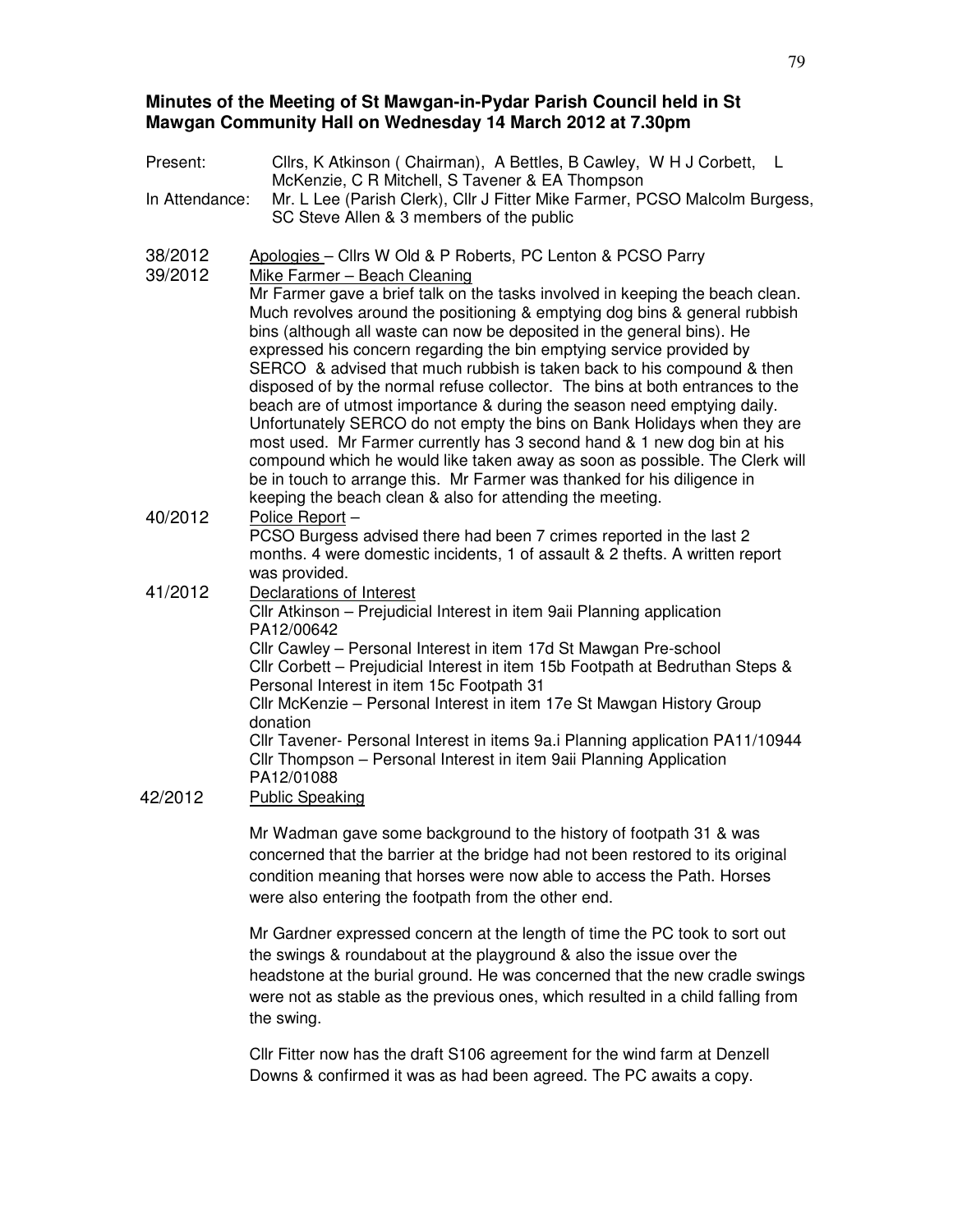He also advised that the pavement near the railings at the Valley Road entrance had been approved. There had been an objection from a couple on Boundary Road regarding application PA11/10944 which he had passed on to CC**.** He also advised of a complaint of human waste being put into the river from the encampment in Mawgan Porth valley. Finally he advised that an objection against planning application PA12/00076 had now been withdrawn.

#### 43/2012 Minutes of Meeting 08 February 2012

**Resolved** to accept the Minutes of the meeting as a true record of the meeting and they were signed by the Chairman.

- 44/2012 Councillor Vacancy The Clerk advised that at least 10 electors had requested an election be held to fill the position vacated by Cllr. Errington. The election, if contested, will be held on Thursday 26 April & is currently displayed on all 4 parish notice boards. It was **Resolved** that Polling Cards should be issued to all electors. The Clerk will ask Cc to attend to this. It is possible that the election will cost the parish several thousand pounds.
- 45/2012 Clerks Report The report had been circulated prior to the meeting.

The Clerk agreed to chase CC for responses on enforcement at Gluvian. He will also chase Vickery Holman regarding the churchyard trees & will follow up Community Service regarding litter picking.

### 46/2012 Planning

- a. New Applications to discuss & decide on response to Cornwall Council Cllr Corbett left the meeting.
- i. PA11/10944 Tregurrian Camping Park, Tregurrian Newquay. The Camping & Caravanning Club – Site entrance & exit barriers, 61 hardstanding pitches, extension to site opening period to 16 February to 05 January (next year) **Resolved No Objections-** But would like to see a Condition that no storage of caravans be permitted Cllr Atkinson left the meeting & Cllr Thompson took the chair.
- ii. PA12/00642 Yongala St Mawgan Mr S Gardner. TPO application for felling of 1 lime & 2 sycamore **Resolved No Objections –** but expressed concern about the large number of trees being felled generally in the Conservation Area

Cllr Atkinson returned & retook the chair.

- iii. PA12/01088 Trelintie Tredragon Road Mawgan Porth. Mr & Mrs Moore Camellia Nursery Ltd Replacement conservatory & reductions in the size of various window & external door openings. Replacement of windows & external doors throughout the property. Associated minor alterations. **Resolved No Objections**
- iv. PA12/00748 Matthew House Carloggas St Mawgan Mr S Healy Extension of time for C2/08/01811 Ten new houses on site of existing building **Resolved No Objections,** however Cornwall Council should consider the changes to The Local Development Plan & also its approach to the provision of Affordable Housing, since the initial application was approved. The PC is aware that Dean Mutton & the Affordable Housing team is looking at this site.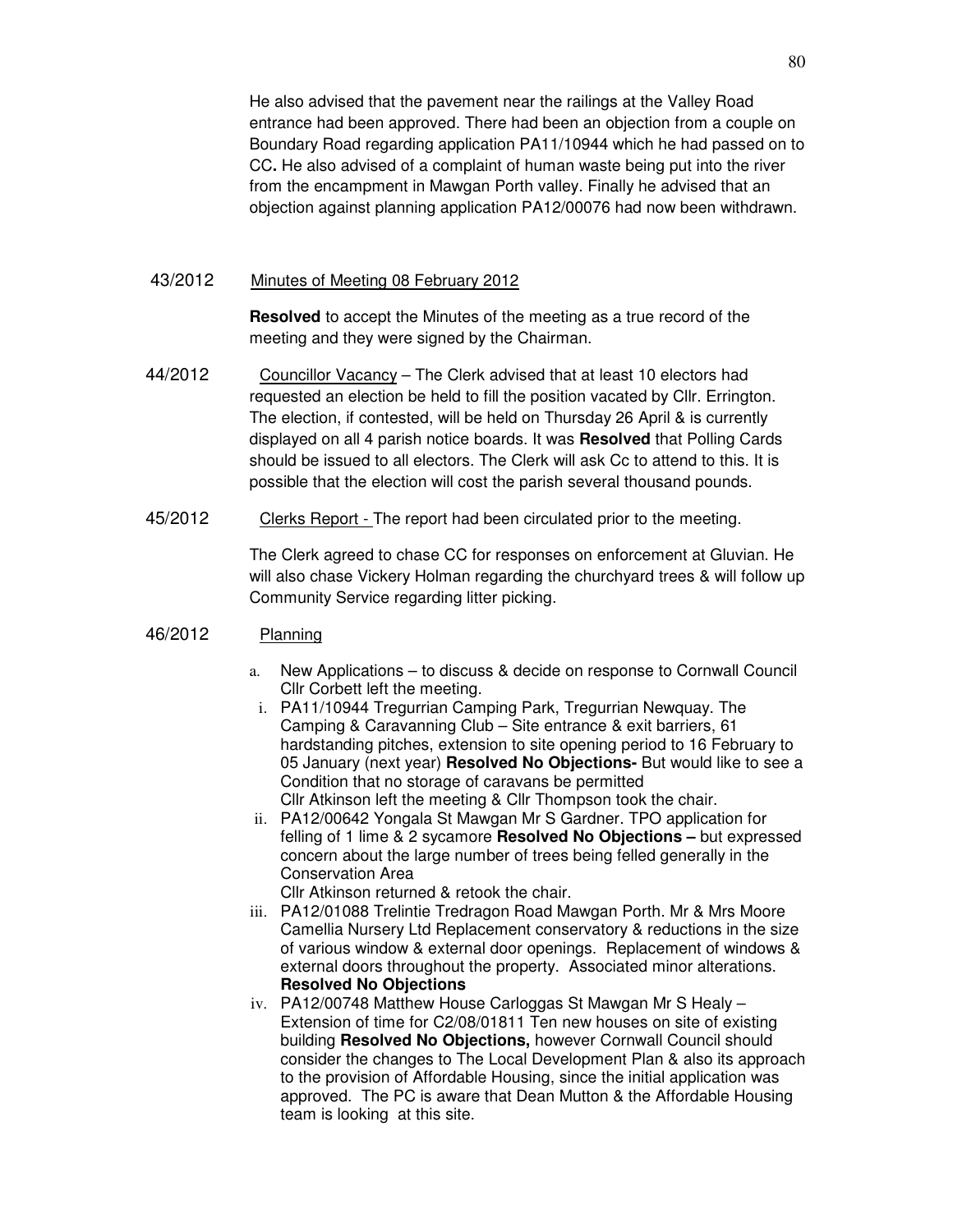- v. PreApp12/00575 Lower Lanherne Farm St Mawgan Conversion & Extension of 2 adjoining buildings to be incorporated as living space. Creation of porch. As this is a pre-application enquiry no plans had been received.
- b. Application Appeal

 APP/D0840/C/12/216884 CC ref EN11/02239 Breach of Planning Control – Alteration of land levels by construction of terracing on land. Mawgan Porth Holiday Park. Appellant – Mawgan Porth Holiday Park. CC failed to advise the PC that there would be no meeting for the appeal & advised of an imminent date for the PC to respond. Accordingly Cllr Corbett responded on behalf of the PC in support of the Planning Authorities case. The PC has not seen the case from the appellant.

- c. Advices and decisions from Cornwall Council
	- i. C2/10/00772 The Park Mawgan Porth Removal of condition of 91/00105 for the extension of occupancy season of 60 units to allow all year round use. **Approved with Conditions**
	- ii. PA12/00643 Yongala St Mawgan Proposed Tree Works. **Decided not to make a TPO**
	- **iii.** PA12/00035 Langweath House St Mawgan Proposed Tree Works. **Decided not to make a TPO**
	- iv. PA11/09716 Mawgan-in-Pydar CP school. Erection of timber classroom in playground – **Application Withdrawn**
	- v. PA11/08896 Mawgan-in-Pydar CP school. Erection of timber classroom in playground – **Approved with Conditions**
	- **vi.** PA12/00328 Land Adjacent to Moorland House –Erection of Polytunnel. **Approved with Conditions**
- d. To discuss enforcement issues The Clerk will chase CC for action on the mobile home at Gluvian & the 'man in the field' cases.
- 47/2012 The Newquay & St Columb Community Network Forum

Report circulated prior to the meeting.

48/2012 Newquay Cornwall Airport Consultative Forum

Report circulated prior to meeting. The Chairman advised there had been complaints regarding all day aerobatics at the training days. Cllr Thompson will feed this back to the forum.

49/2012 Parish Plan Review

The Working Group has met & will circulate their report to councillors, with a view to discussion with the public at the Annual Parish Meeting on 02 May. The PC will invite Sarah Ardern to address the APM

- 50/2012 Amenity Area Working Group
	- a. Working Group Report None Received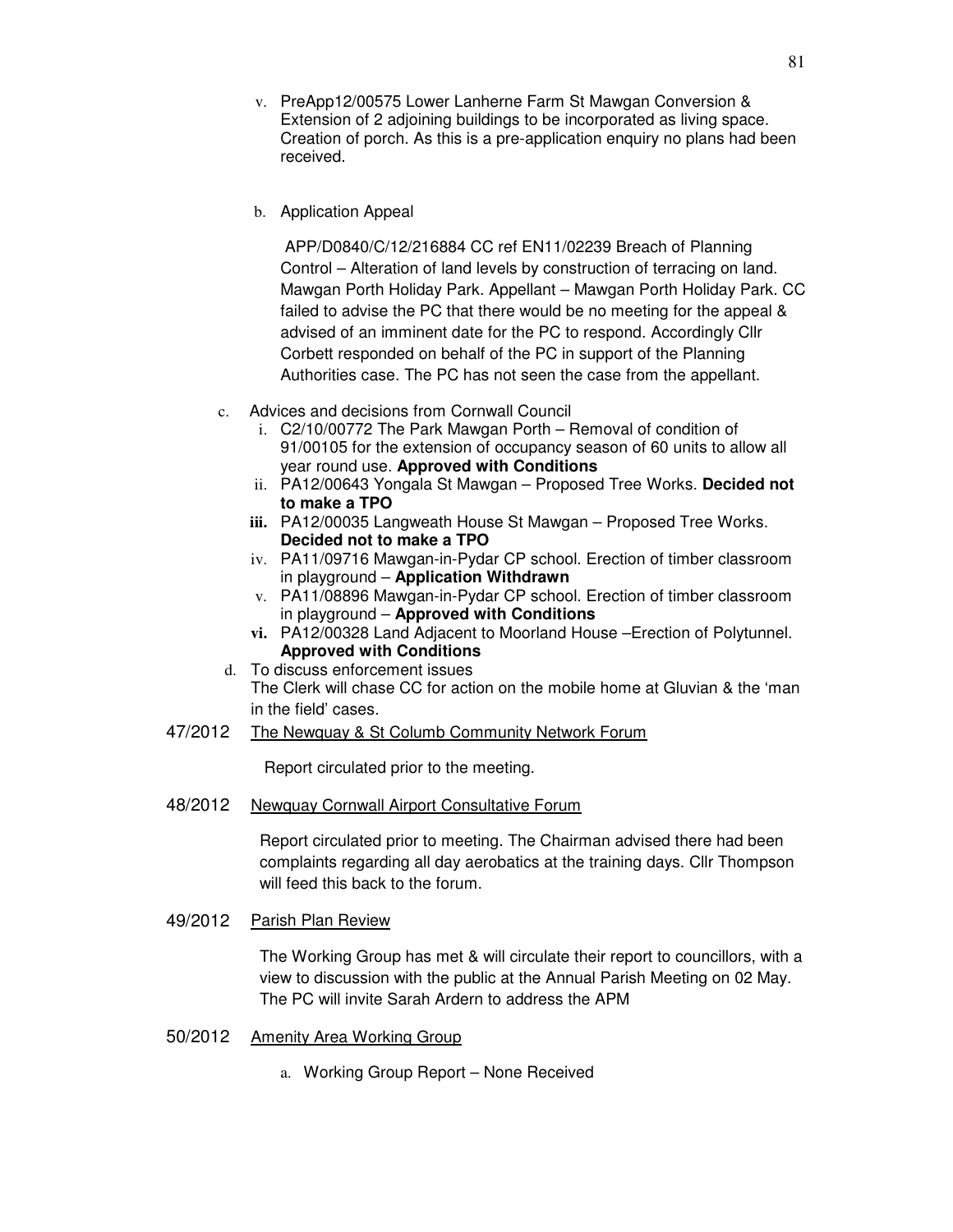- c. Mower storage Deferred in the absence of Cllr Corbett
- d. Playground The Clerk advised of an incident involving a toddler falling out of the new cradle swing. The swings have been taped up & the Clerk has requested TaylorMade inspect the swing. **Resolved** to request TaylorMade replace the swings with something more stable.
- e. Shed repair at Burial Ground Deferred
- f. Removal of two recycling banks at Merrymoor Car Park The Clerk will contact Cory & Serco for an estimate of costs to retain the banks.
- g. Clearance of Moss at Churchyard– Tim Mitchell will obtain a quote for using a rotary wire brush device on the moss.

#### 51/2012 Beach & Environment Working Group

- a. Working Group Report None received
- b. Dog Bins & General Waste Bins Ball Lane complaint

**Resolved** to request the Dog Warden to patrol this area. The Clerk will make contact. The Working Group will carry out an audit of all its bins, location & ownership with a view to starting afresh with Cory in April. The Clerk will make initial enquiries of Cory.

- c. Beach Cleaning start date Resolved that Mr Farmer should commence cleaning the beach from Friday 30 March right through until the end of September
- d. Collection of 2012/2013 Beach Business Contributions. **Resolved** that Cllr Tavener starts collection contributions from the local businesses

## 52/2012 Transport & Rights of Way Working Group

- a. Working Group Report –None received
- b. Footpath at Bedruthan Steps Hotel **Resolved** Clerk to advise Cc of problems & forward email from Mr Buttivant to them. Cllr Bettles will be pleased to attend a site visit with CC
- c. Footpath 409/31/1 being used as bridleway **Resolved** Clerk to write to CC requesting the barrier is re-instated to its former state & a solution is found to horse entry at the other end of the path.

#### 53/2012 Other Reports – to receive reports from meetings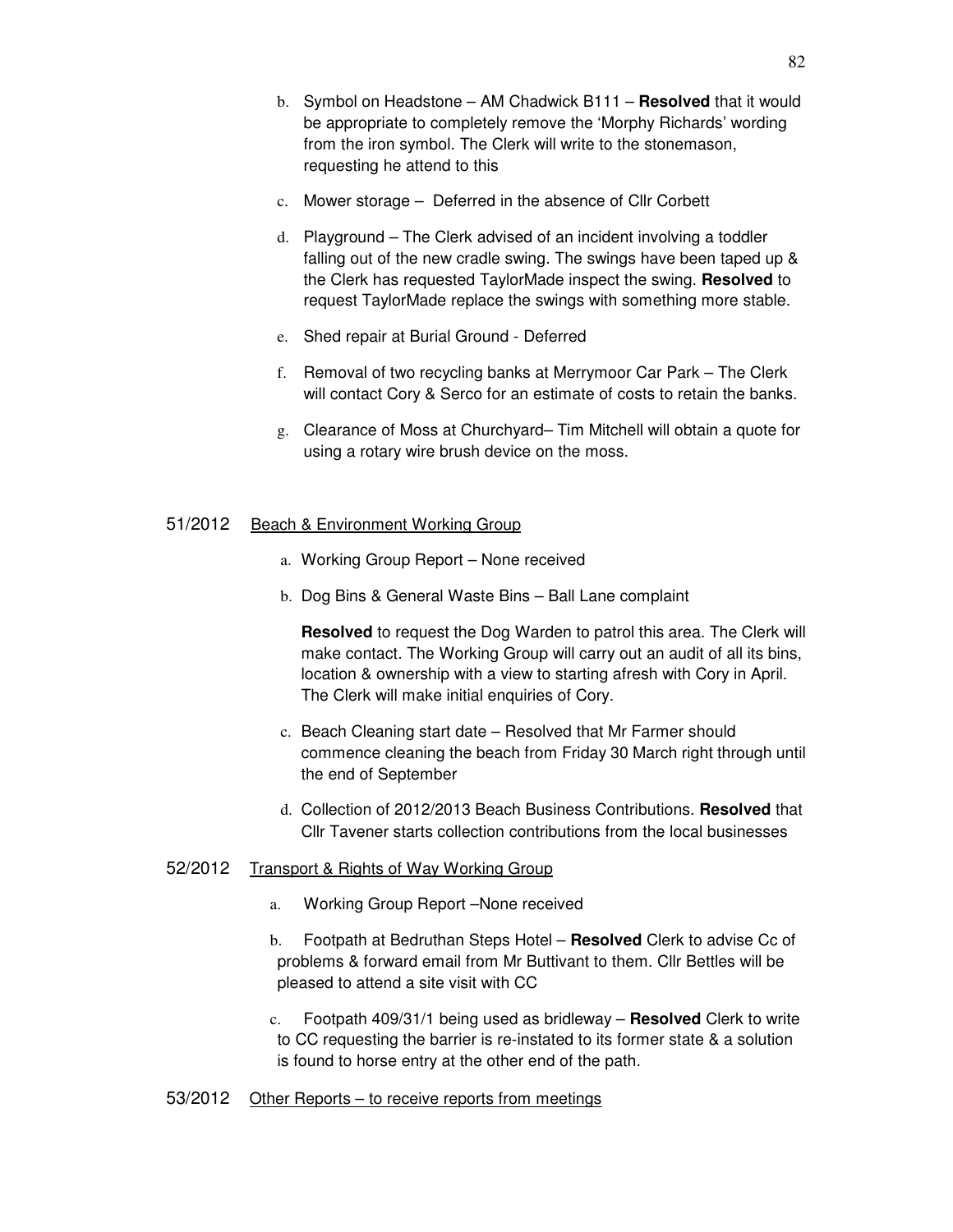The Chairman reported on the recent meeting with the Affordable Housing team at CC. Further sites were being investigated including parts of the Carnanton Estate & some others had been deemed unsuitable. A further meeting is to take place on 03 April

#### 54/2012 Accounts

a. To approve payment of accounts

It was **Resolved** to pay the following accounts totalling

| T Michell<br>L Lee<br><b>MPVH</b> | Maintenance Contract February<br>Donation    | £646.89<br>£600.00<br>£500.00                                                                                                                                                                      |
|-----------------------------------|----------------------------------------------|----------------------------------------------------------------------------------------------------------------------------------------------------------------------------------------------------|
|                                   |                                              | £500.00                                                                                                                                                                                            |
|                                   |                                              | 50.00<br>£                                                                                                                                                                                         |
| L Lee                             | Reimburse Land Registry fees & Laptop repair | £263.94                                                                                                                                                                                            |
| <b>MPVH</b>                       | <b>Hall hire February</b>                    | £ 20.00                                                                                                                                                                                            |
| Total                             |                                              | £500.00<br>£126.00<br>£3206.83                                                                                                                                                                     |
|                                   |                                              | Salary & expenses February<br>St Mawgan Community Hall Donation<br>Mrs I Bruster Fountain Caretaker 2011/12<br>Mrs V Farmer Diamond Jubilee Contribution<br>St Mawgan Community Hall - Annual Hire |

- b. Financial Regulations Review –**Resolved** to adopt the revised Financial Regulations which had been circulated previously – Clerk to circulate final document
- c. Standing Orders Review **Resolved** to adopt the revised Standing Orders (with clause 20. Length of Meetings amended to read – Except at the discretion of the Chairman, all meetings of the Council shall finish not later than two hours after commencement, unless a resolution is made to extend the meeting. Any business not transacted shall be carried over to the next meeting or such other date as the Chairman may decide.)- Clerk to circulate final document
- d. St Mawgan Pre-school contribution towards cost of storage shed Deferred.
- e. St Mawgan History Group Cider Press Deferred
- 55/2012 Correspondence for information All circulated prior to meeting
	- a. CALC The Week Issues 3,4,5,6 & 7
	- b. CC- Leaders Letter 30 January, 20, 24 February & 2 March
	- c. Rural Service Network News Digest 6,13,27 Feb & 5 March & Opportunities Bulletin March
	- d. CC- Localism Newsletter 5 March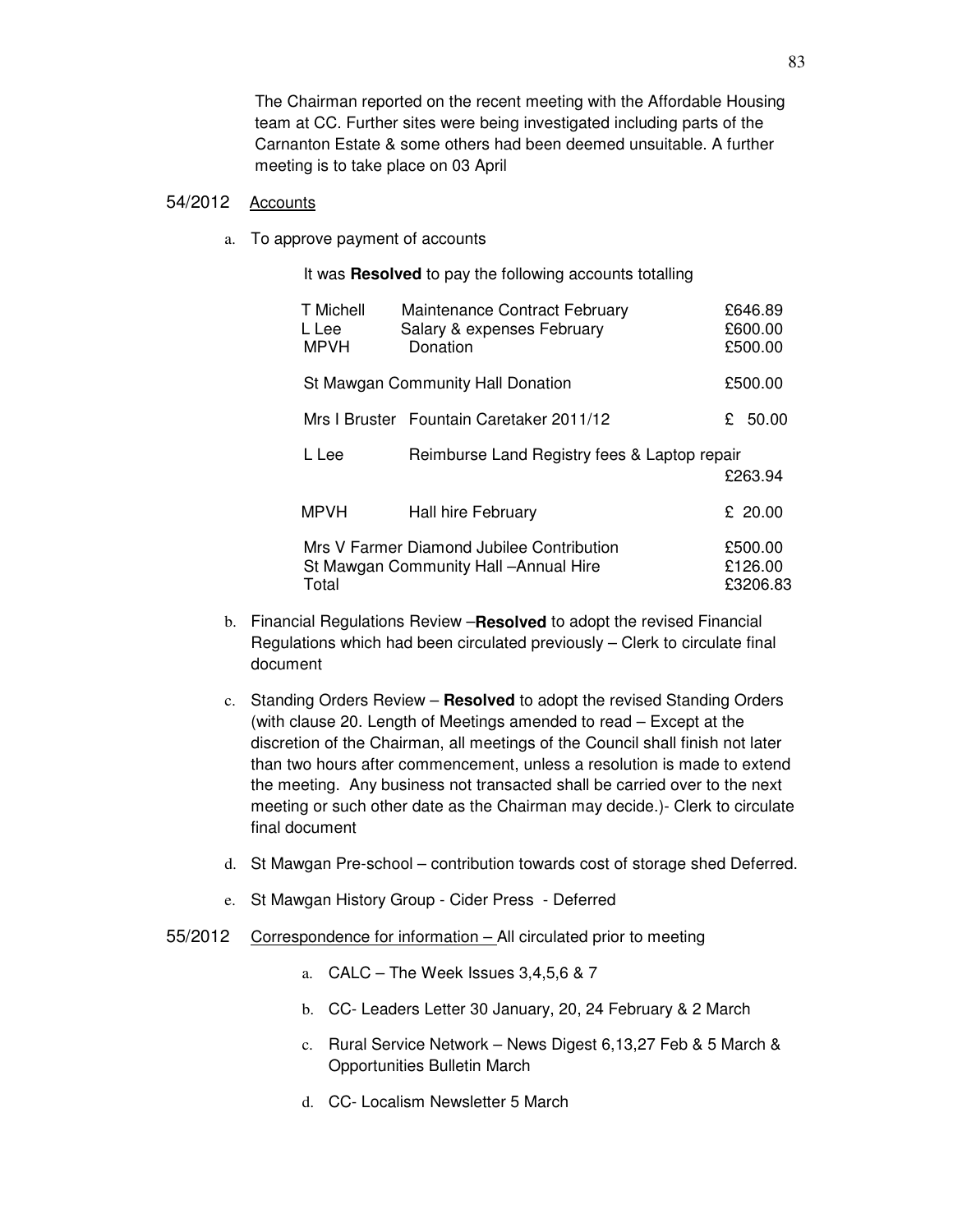- e. CC- Ethical Standards Regime
- f. CC Cornwall Conversations meetings invitation various dates
- g. CC- Training & other events emailed 13,20 Feb & 5 March
- h. Cornwall Area of Outstanding Natural Beauty Invite to forum Sat 17 March
- i. CC- Various documents emailed 6 February.
- j. Restormel District Neighbourhood Watch AGM invite Tuesday 28 February
- k. CPRE –Invitation to AGM Sat 24 March
- l. Clean Cornwall Invite to Litter Awareness Day Friday 17 February
- m. CALC- Prayers at Council Meetings High Court Ruling
- n. CC- Local Council Pre-application task group meeting Invite Thursday 29 March
- o. CC Cornwall Council Cabinet Changes
- p. Communities.gov.uk Freedom to Pray
- q. CALC AGM agenda Wednesday 29 February
- r. CALC- Business Rates update
- s. CPRE Chairman on Planning
- t. CC- Invite to Launch of Cornwall Landscape Character Best Practice Guide Monday 19 March
- u. Community Network Meeting Newquay & St Columb Agenda Tuesday 28 February
- v. CALC Website items
- w. St Genny's PC Planning Core Strategy response
- 56/2012 Correspondence for Decision
	- a. Mr Williams re Planning Application PA11/10659 The PC declined Mr Williams's invitation to visit his site as there is a fundamental policy objection to his proposal rather than anything cosmetic. The Clerk will advise Mr Williams
	- b. CC Public Convenience Review Update The Clerk will invite a member of the Neighbourhood Services Team CC to the next PC meeting
	- c. CRCC Community Plans Review Request Cllr McKenzie of The Parish Plan WG will respond by 31 March
	- d. Mr Gardner Elm Tree Project **Resolved** to apply for one free sapling. Cllr Atkinson volunteered to be the back-up contact. The Clerk will ask Mr Gardner to proceed
- 57/2012 Any Other Business The Clerk will chase CC for a progress report regarding Rectory Lane. He will also seek a further response regarding the outstanding S106 funds for Moonrakers & White Lodge. The Clerk advised that Andrew Nott would clerk the next meeting in the Clerk's absence.
- 58/2012 Repairs to roundabout surface– 3 quotes had been requested but only 2 received -**Resolved** to accept the quote from Taylormade. The Clerk will ask Taylormade to commence work & also re-install the carousel.